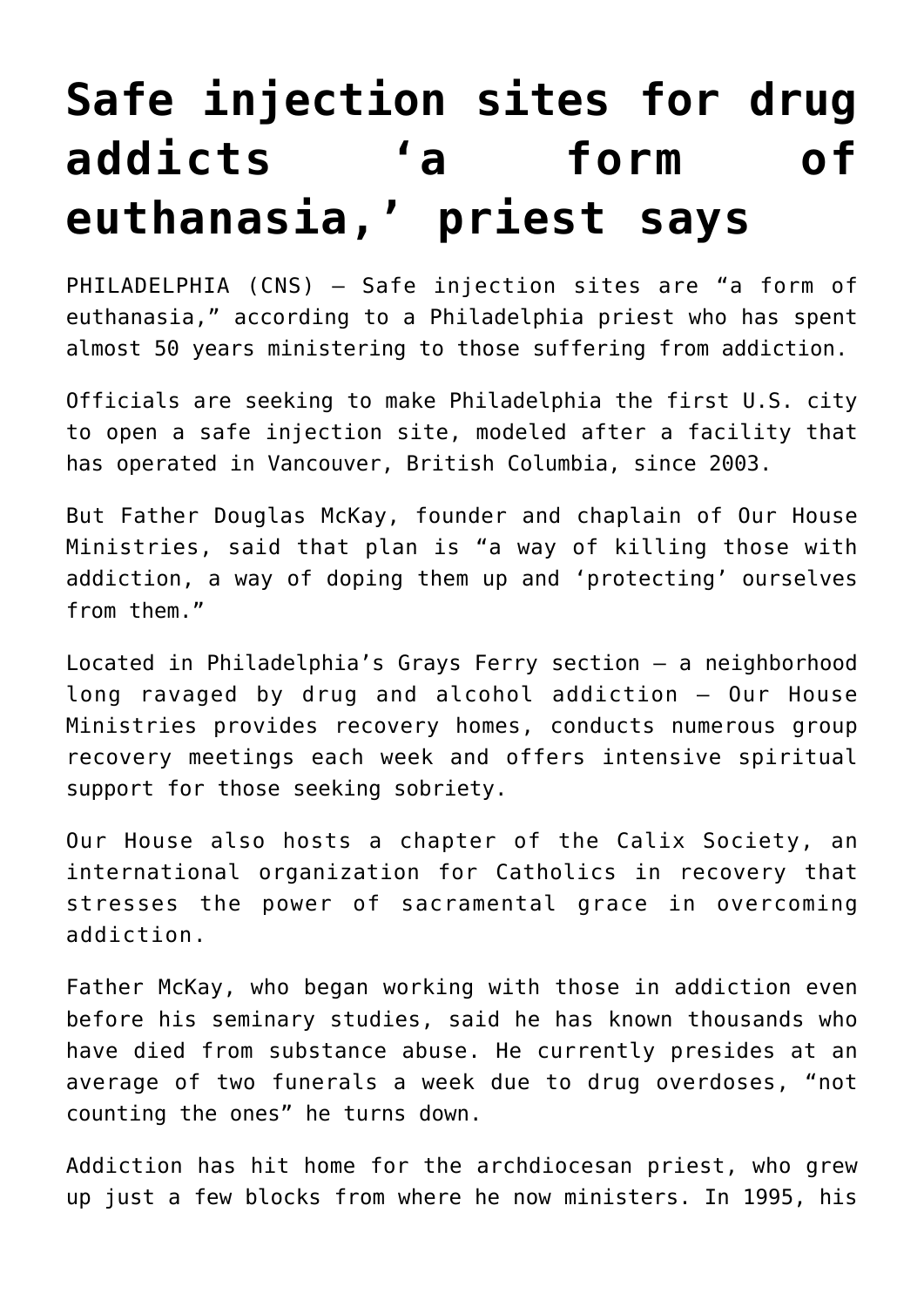brother Anthony died at age 30 "in a crack house, with a needle in his arm," said Father McKay. Another brother, Harry, also struggled with addiction after serving in Vietnam, but remained sober for the last 25 years of his life.

Reflecting on an Oct. 2 federal court decision that has cleared the legal hurdles for Philadelphia's proposed safe injection site, Father McKay said such a facility would not have prevented Anthony's overdose. Instead, he noted, safe injection sites only "provide a slower death to people who are already dying."

"These people don't need more drugs; that's the cause of their sickness," he told CatholicPhilly.com, the digital newspaper of the Archdiocese of Philadelphia. "You're poisoning their brains and making them sicker, when they need to be made well."

Father McKay sees the sites as the product of "a drug culture that's part of the culture of death." He likened the impact of such facilities to the "zombie effect" of extended methadone use in combating heroin addiction.

A synthetic opioid, methadone works to eliminate withdrawal symptoms, but long-term reliance on the prescription "burns out the brains" without healing addiction, said Father McKay.

"The whole approach here reminds me of lobotomizing violent criminals and mentally ill people," said Father McKay.

Lobotomy, or removal of the brain's frontal lobe, was widely practiced on tens of thousands in the mid-20th century to treat severe mental illness while reducing institutional overcrowding. Patients were generally left incapacitated and cognitively unresponsive after the procedure.

While acknowledging "there are good people on both sides" of the safe injection site debate, Father McKay said supporters of such sites fail to understand the real nature of addiction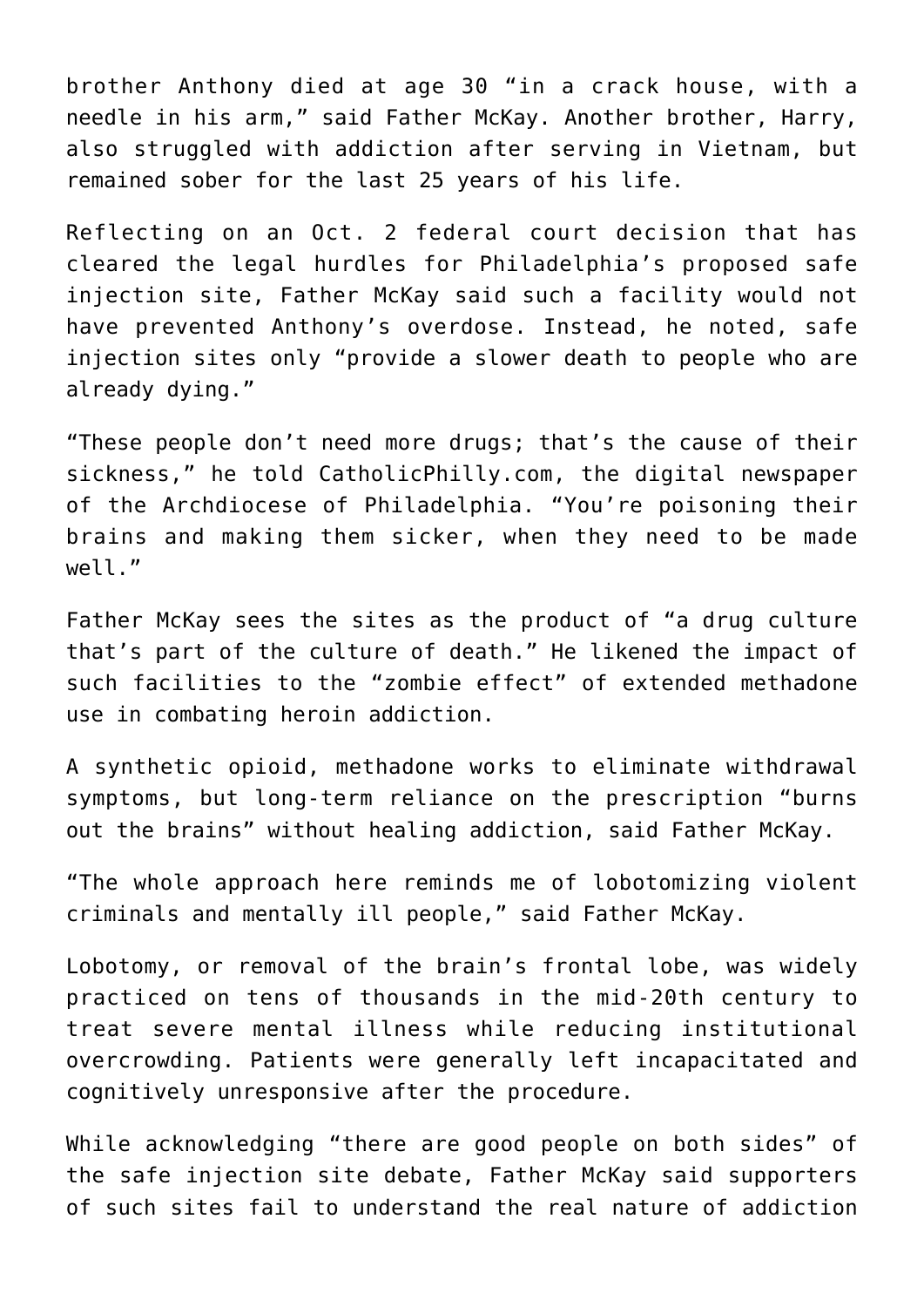and the most effective ways to address it.

"They point to one feature, that they won't be alone when they inject themselves," he said, "but they need to look at the whole picture."

Recovery from addiction requires "a moment of truth" that enables the individual to grasp the impact of his or her selfdestructive behavior, said Father McKay. Such awareness is central to the 12-step approach employed by Alcoholics Anonymous, Narcotics Anonymous and similar groups.

Safe injection sites "steal that moment away from them," he said, since facilitating the use of harmful drugs, even with compassionate motives, "takes away the opportunity for sufficient reflection" and keeps the affected person mired in addiction.

"Sobriety is the first step, and that's what we're stopping these people from taking in these safe injection sites," he said. "Without that step, there is no second step."

A number of studies have shown that sustained participation in 12-step groups, which are free and widely available, correlates with recovery rates as high as 70%.

The number is significantly lower for Insite, the Canadian safe injection site that has served as a model for Philadelphia's proposed facility. According to Insite's data, 48,798 — or 1.35% — of the 3.6 million users who have selfinjected since 2003 there have accessed some form of clinical treatment for substance abuse disorder.

Father McKay also noted that Philadelphia's plan to offer fentanyl screening at its proposed site isn't viable. A synthetic opioid, fentanyl — which is 50 to 100 times stronger than morphine — has driven the increase in the nation's overdose deaths.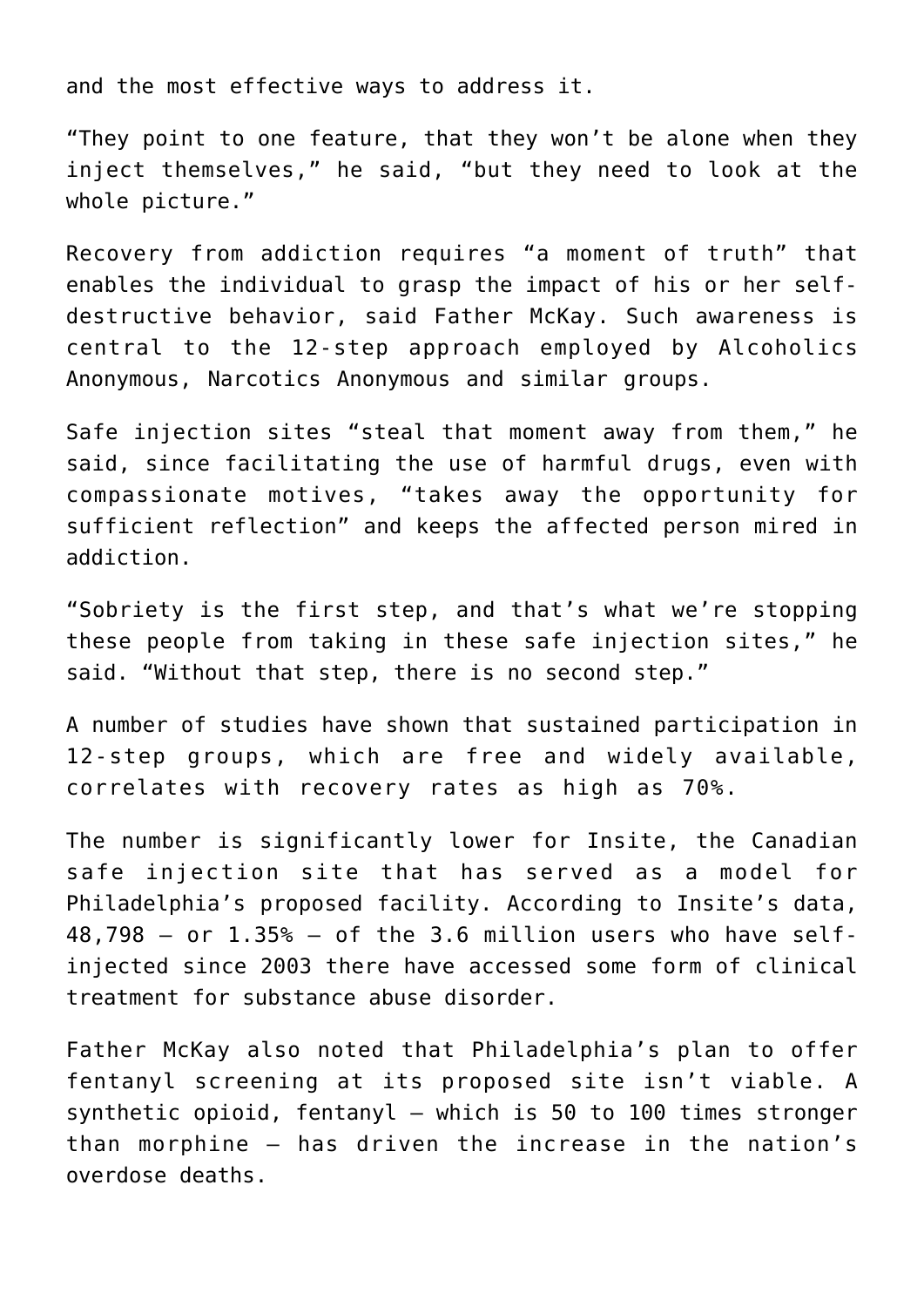"Fentanyl is actually a good deterrent, because they're scared to pick up (relapse) again," he said. "But these sites will take that fear away and keep them enslaved, since they'll think they can keep using."

For some users, fentanyl is actually desirable, he added, since it provides a high they can no longer attain after repeated heroin use.

He also noted that those in active addiction would be unlikely to travel from other sections of the city to the proposed Kensington location for Philadelphia's planned site. Many individuals already rely on a kind of "street buddy system," he said, and "watch out for each other when they're nodding off" prior to overdosing.

Clean needles, which safe injection sites typically provide, aren't a draw either, said Father McKay.

"They couldn't care less about clean needles when they have a death wish," he said. "That's how sick they are. They're on the brink of death."

Safe injection sites, like the addiction they seek to treat, ultimately work to harm everyone, said Father McKay.

"You're watching them inject themselves with poison, and they come out demoralized and dehumanized, as do the people who watch them and promote the sites," he said. "Are we really caring about them, watching them shoot up?"

Those suffering from addiction "are our brothers and sisters" who reflect the suffering Christ, the priest said, and they are inextricably connected with the larger community.

"You put that needle in your arm, and it goes into the arm of the Lord, and into everyone else's arm as well," said Father McKay, stressing that addiction simultaneously affects individuals, families and society.